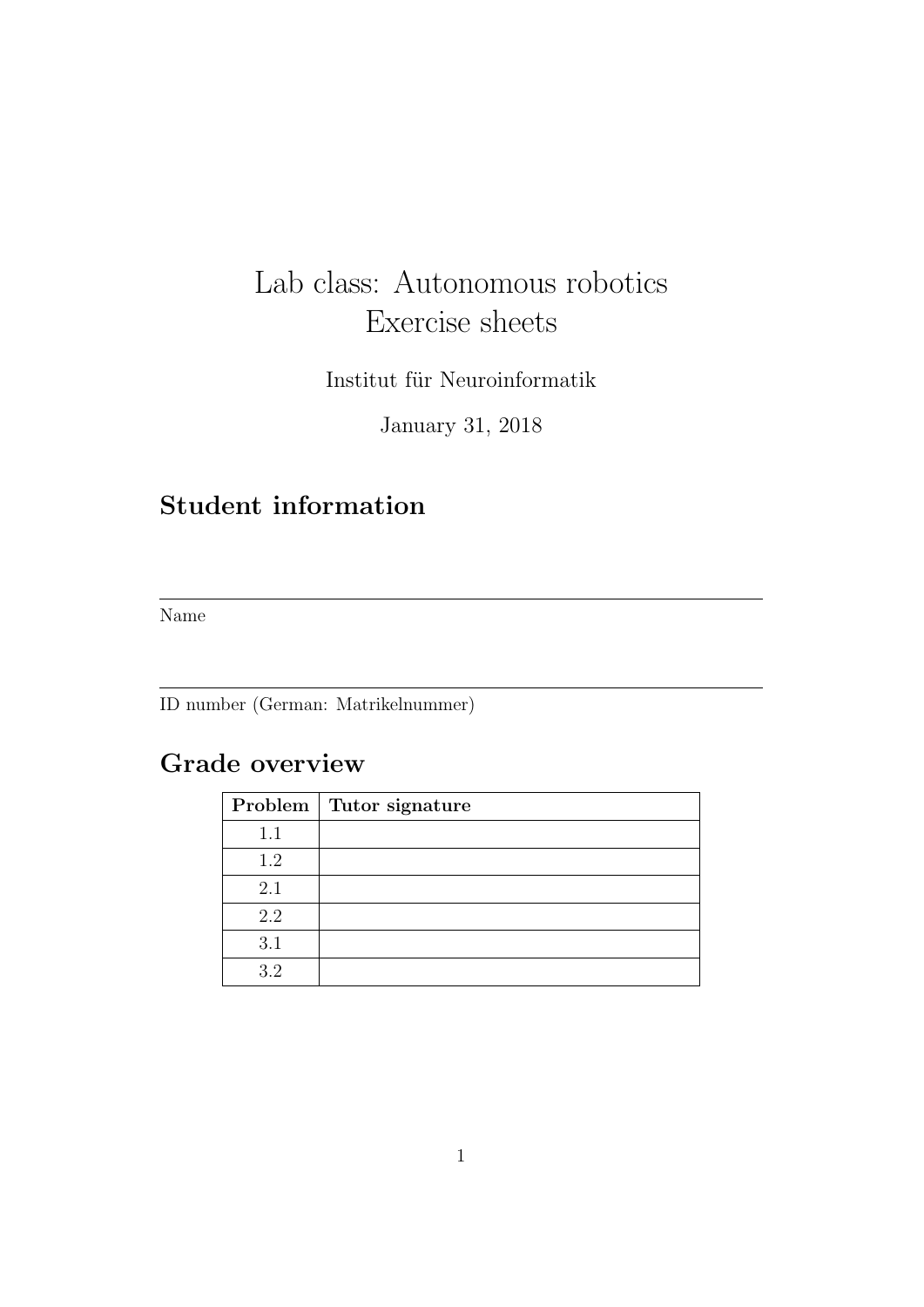### 1 Controlling the e-puck

#### 1.1 Basic movement commands

Problem: Let the robot drive from the starting position to the target on a printout of the first environment [\(Figure 1\)](#page-2-0). The trajectory of the robot does not have to be smooth, but the robot has to remain within the dashed area and may not touch any obstacles.

(Hint: Set wheel speeds, pause, repeat.)

Educational objectives of the problem:

- Understanding basics of Matlab
- Getting to know basic robot control

#### 1.2 Kinematics

Problem: We now have an environment without obstacles, where the starting and end position can be varied [\(Figure 2\)](#page-3-0). Write a program that brings the robot from an arbitrary starting position to an arbitrary end position. The program should get the coordinates (e.g., in millimeters) of the starting position and end position as well as the initial orientation (e.g., in degrees) of the robot as parameters. The coordinates should be expressed relative to the global (allocentric) coordinate frame as defined in the printout. The final orientation of the robot does not matter. We have marked some exemplary positions  $P_1, \ldots, P_4$  in the environment that you may use, but other coordinates also have to work as starting and end positions. Try all combinations of starting positions and end positions with a number of initial orientations to make sure there are no errors in your code.<sup>[1](#page-1-0)</sup> (Hint: Turn first, drive later.)

Educational objectives of the problem:

• Understanding the trigonometry for determining the direction of the target

<span id="page-1-0"></span><sup>&</sup>lt;sup>1</sup>You will continue to use this code on subsequent problems so make sure that it is free of errors.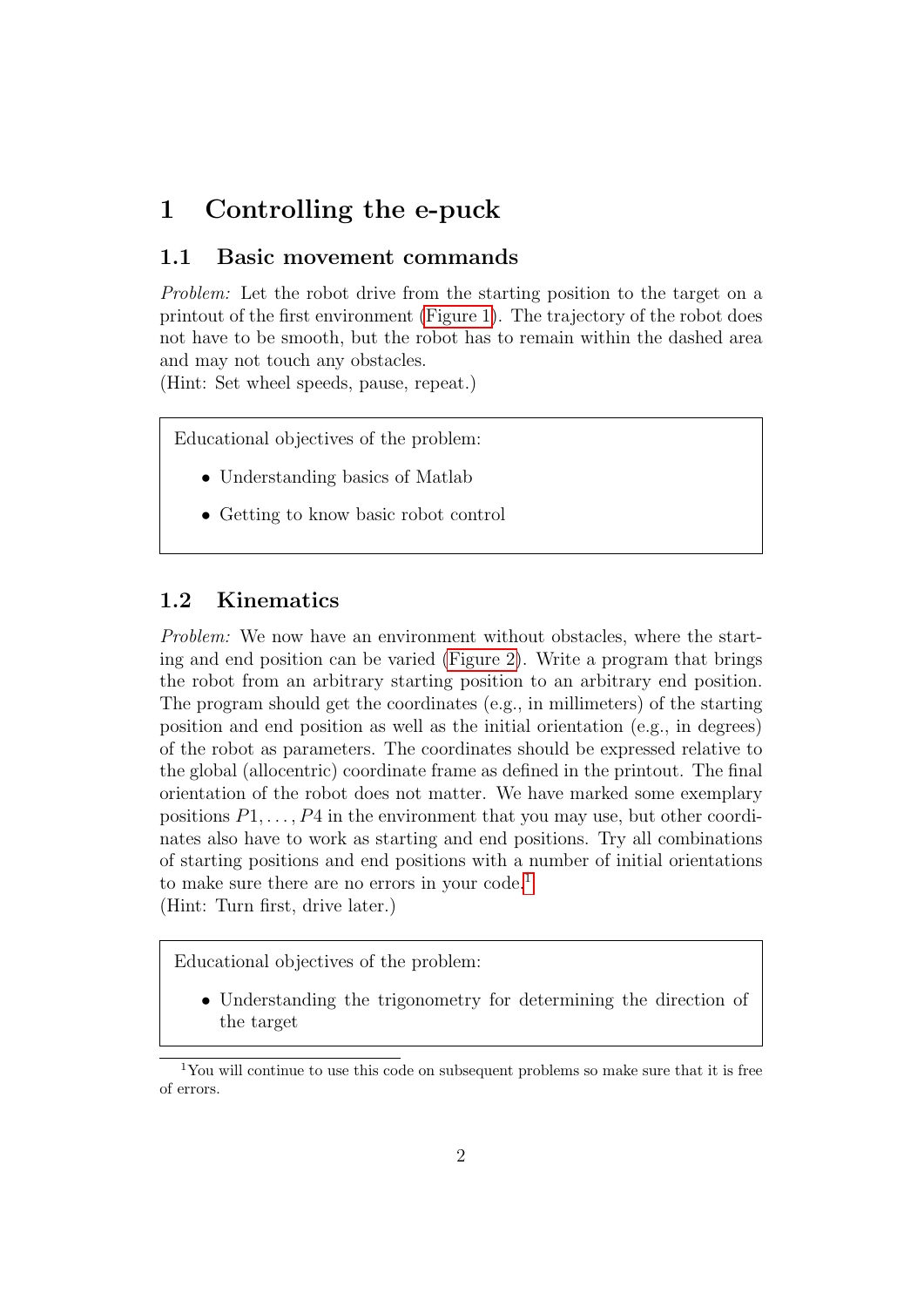

<span id="page-2-0"></span>Figure 1: The environment for the first problem.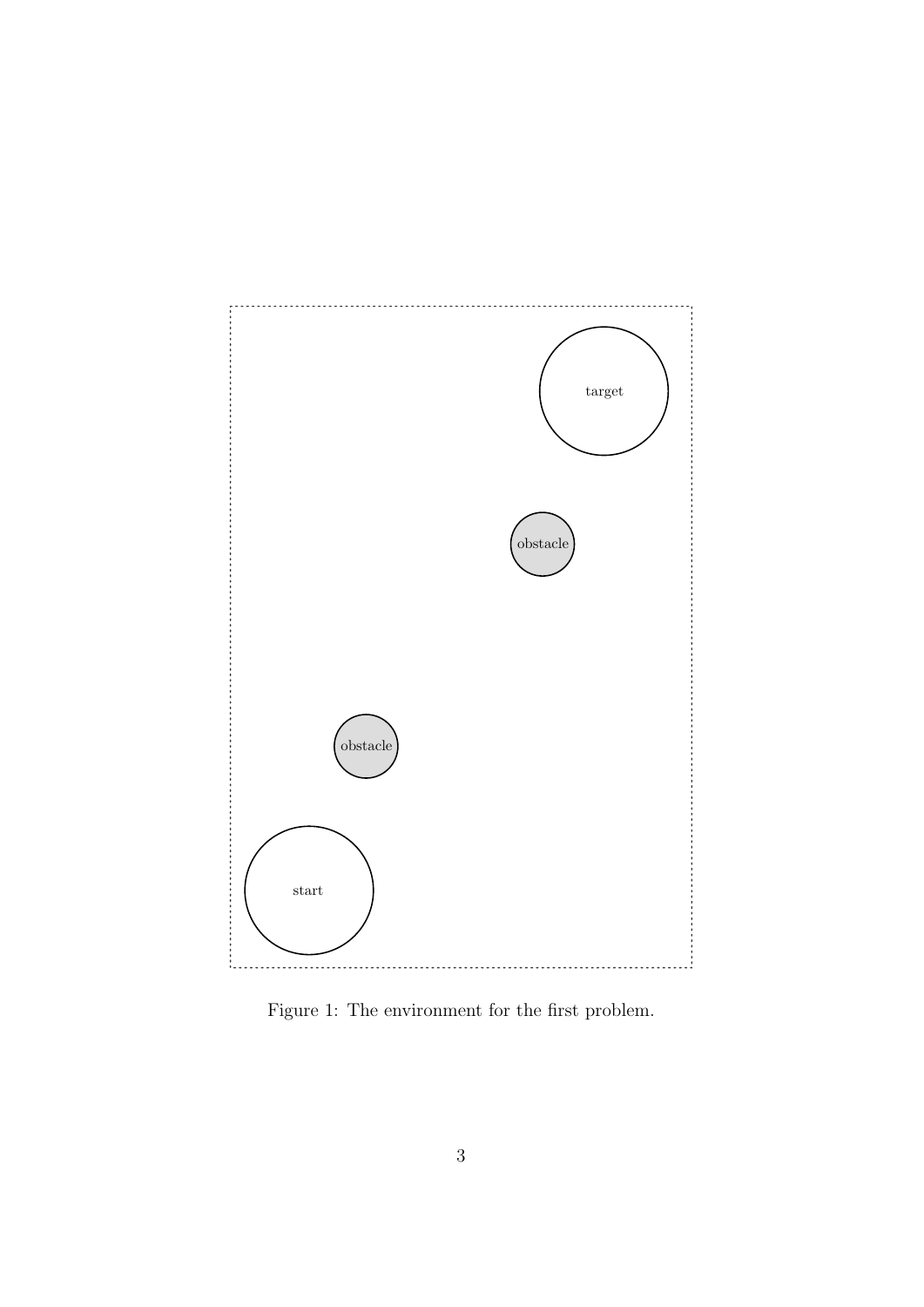

<span id="page-3-0"></span>Figure 2: The environment for the second problem.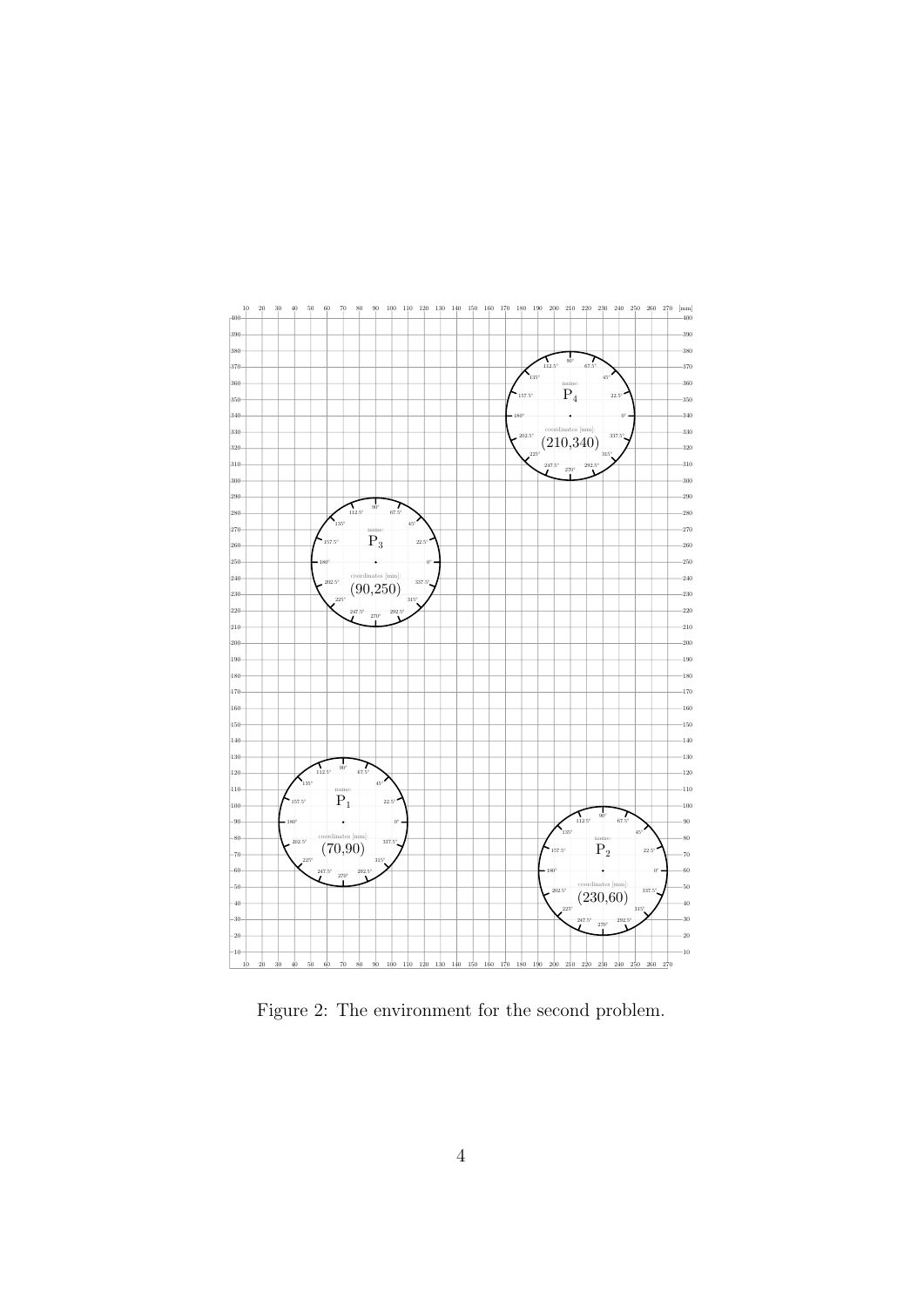- Understanding how to rotate the robot by a given angle
- Understanding how to make the robot drive a given distance

Theoretical questions:

- In both problems, your robot finds its way to the target with the help of your program. Would you call the robot autonomous? If yes, explain what makes it autonomous. If no, explain why not and what is missing.
- Explain how you can give the robot coordinates in a metric unit (e.g., millimeters)—how does the robot know where and how far to drive?
- Explain the technical term 'kinematics' and its connection to the problem. Did you have to program a 'forward kinematics' or 'inverse kinematics'? Explain.
- Could the program replan if we moved the target along the way? If yes, explain how this works. If no, explain why this does not work.

Educational objectives of the theoretical questions:

- Establish an understanding of what autonomy means
- Understanding how much knowledge the robot has about its surroundings and about itself.
- Understanding the term 'kinematics' and its relevance to this problem.
- Understanding what information the robot needs in order to interact with the world.

### 2 Obstacle avoidance

### 2.1 Detecting obstacles with sensors

Problem: We will now make the environment more difficult by placing an obstacle between the starting position and the target (see [Figure 3\)](#page-6-0). Write a program that makes the robot drive from a (variable) starting position (e.g.,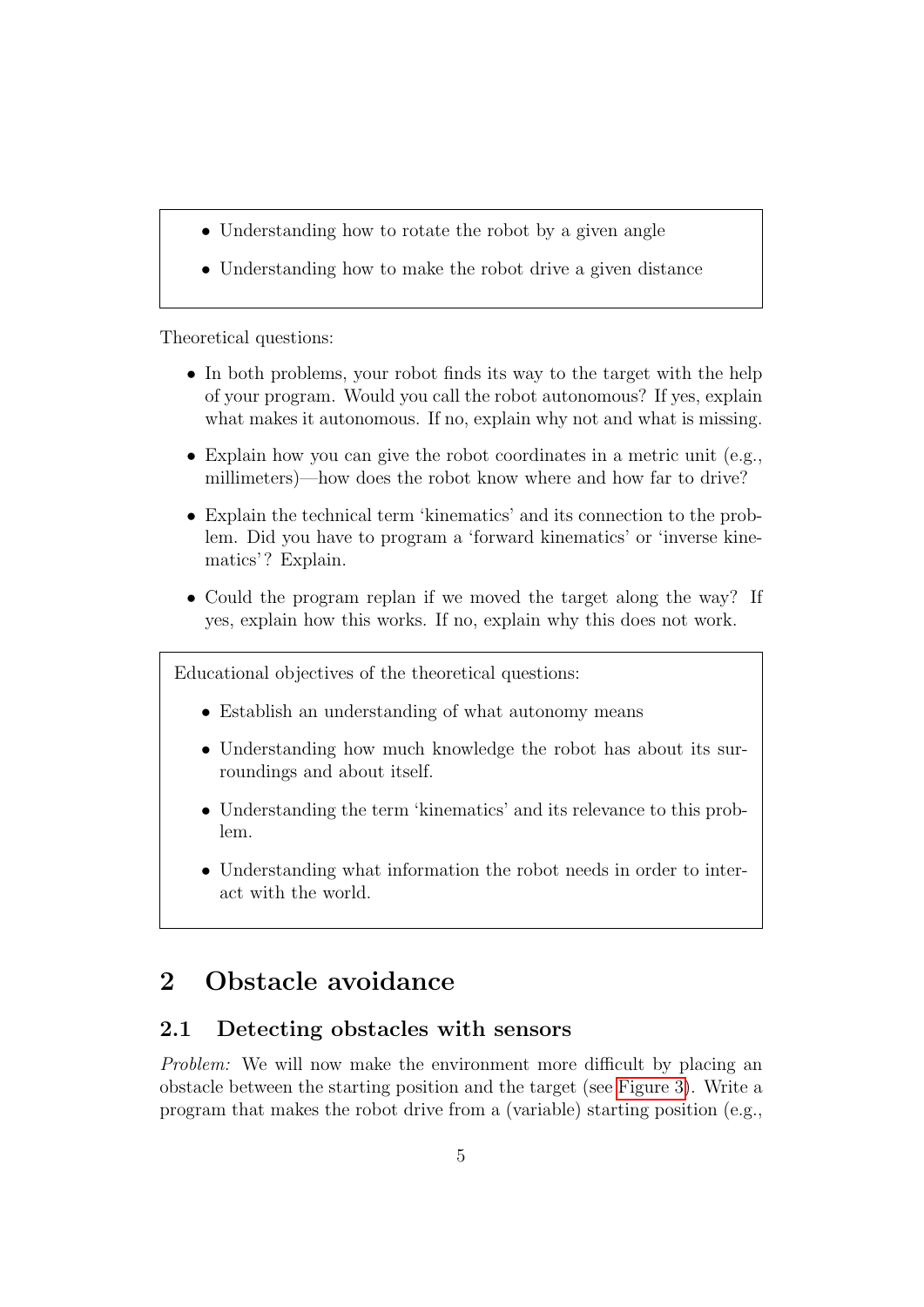one of  $A_1, \ldots, A_3$  and a (variable) initial orientation toward a (variable) end position (e.g., one of  $B_1, \ldots, B_3$ ). Do not try to avoid the obstacle yet. For now, it is fine if the robot runs into it. Generate a live plot of all the robot's infrared sensors so that you can observe their output as the robot moves in the environment. Implement a function that uses the sensor readings to approximate the distance of the robot to an obstacle (for example, in cm). Create a live plot for this as well. Observe both live plots as the robot approaches the obstacle. Try it with obstacles made from different materials. Once all of this works, make the robot stop at a distance of 2 cm before it runs into the obstacle.

Educational objectives of the problem:

- Understanding how to read out and integrate the infrared sensors of the e-puck robot
- Understanding how the material of the obstacle influences the infrared sensors
- Programming live plots in Matlab

Theoretical questions:

- Explain how you use the infrared sensors to detect obstacles.
- What kind of influence does the material of the obstacle have on the robot's behavior? Describe and explain the effect you observed.
- How well does the approximation of the distance to obstacles work? Explain and show plots.

Educational objectives of the theoretical questions:

- Understanding the sensors and their integration
- Understanding the approach for obstacle avoidance
- Understanding how much knowledge the robot has about its surroundings and about itself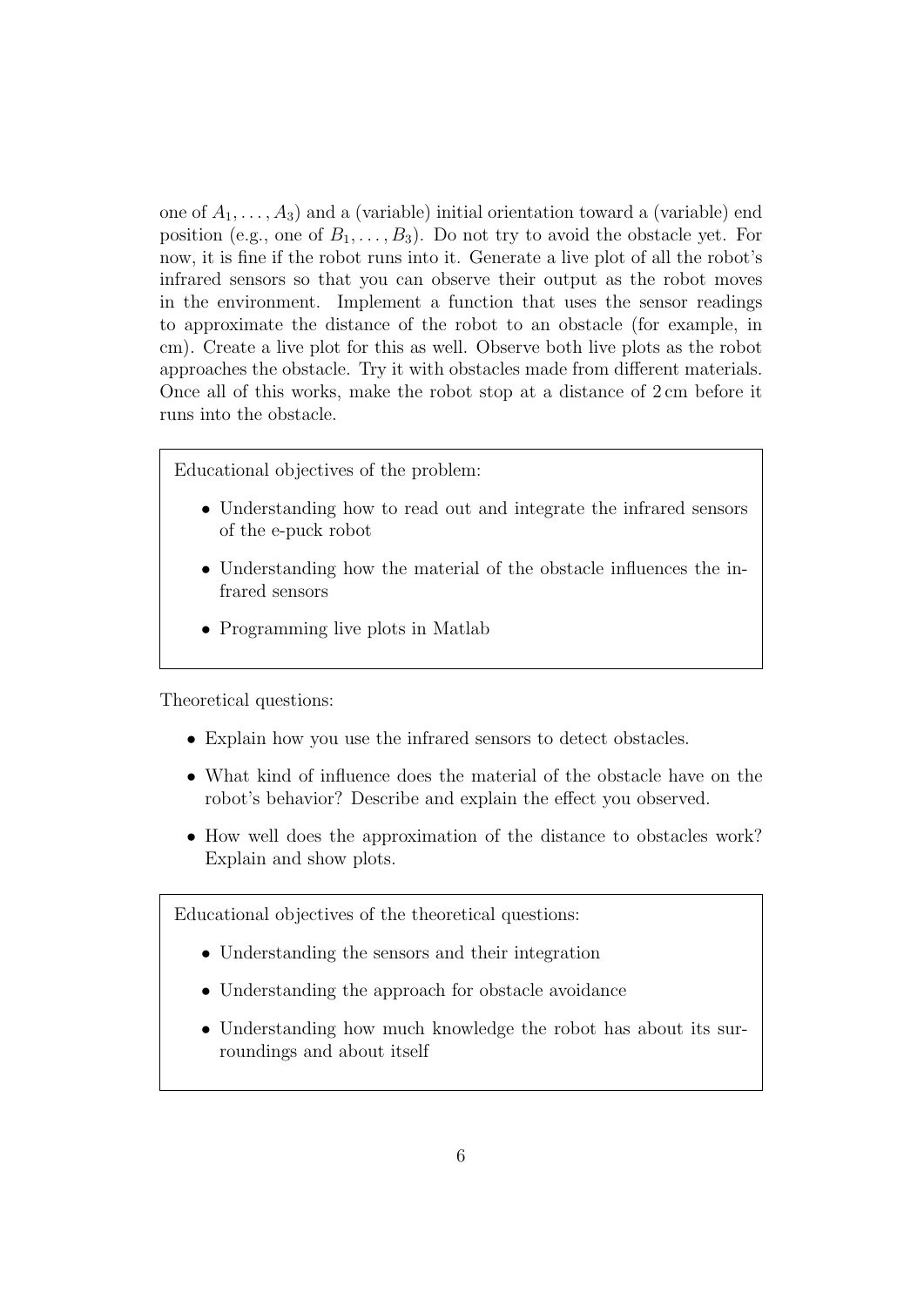

<span id="page-6-0"></span>Figure 3: The environment for the rest of the lab class.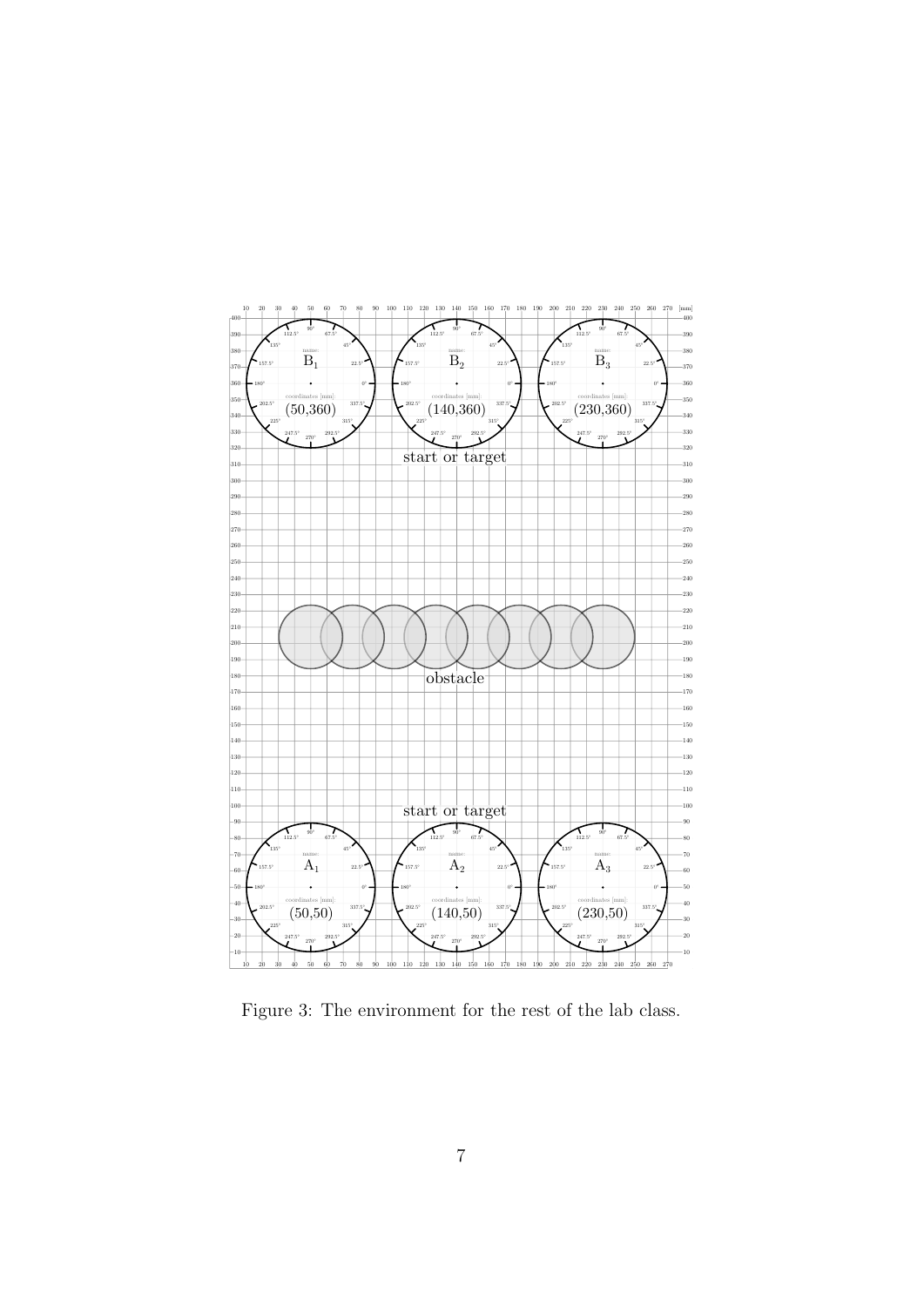### 2.2 Odometry & obstacle avoidance

Problem: Write a program that makes the robot drive from a starting position (e.g., one of  $A_1, \ldots, A_3$ ) to an end position (e.g., one of  $B_1, \ldots, B_3$ ), while avoiding an obstacle in the environment [\(Figure 3\)](#page-6-0). While navigating the environment, the robot may not stop. It also may not touch the obstacle. Do not hard-code the obstacle's position into your program. Instead, use the infrared sensors to detect when the robot is close to an obstacle and then avoid it by changing course. The robot has to reach the target after avoiding the obstacle. (It is fine if the robot drives off the paper for a while.) Track the robot's position in a live plot.

Make the obstacle avoidance dependent on the position of the obstacle, that is, if the obstacle is right in the middle of the robot's path, avoid it more strongly than if it is off to the side of the path.

Once this works, extend the program further so that the robot drives back and forth indefinitely between the starting position and the ending position. (Hint: The current position and orientation of the robot can be determined by integrating sensor readings, i.e., encoder values, over time.)

Educational objectives of the problem:

- Programming a live plot of position
- Understanding the equations and trigonometry involved in odometry
- Creating your own approach to obstacle avoidance

Theoretical questions:

- Explain the technical term 'odometry' and its connection to the problem. Why is it vital for obstacle avoidance?
- Could you calculate the current position from the generated motor commands instead of the encoder values? Does it have advantages over calculating the position from the encoders? If so, name them. Does it have disadvantages? If so, what are they?
- Explain in detail how you have programmed the obstacle avoidance. How and when does the robot avoid an obstacle? In which direction does it drive to avoid it? How long does it keep avoiding the obstacle?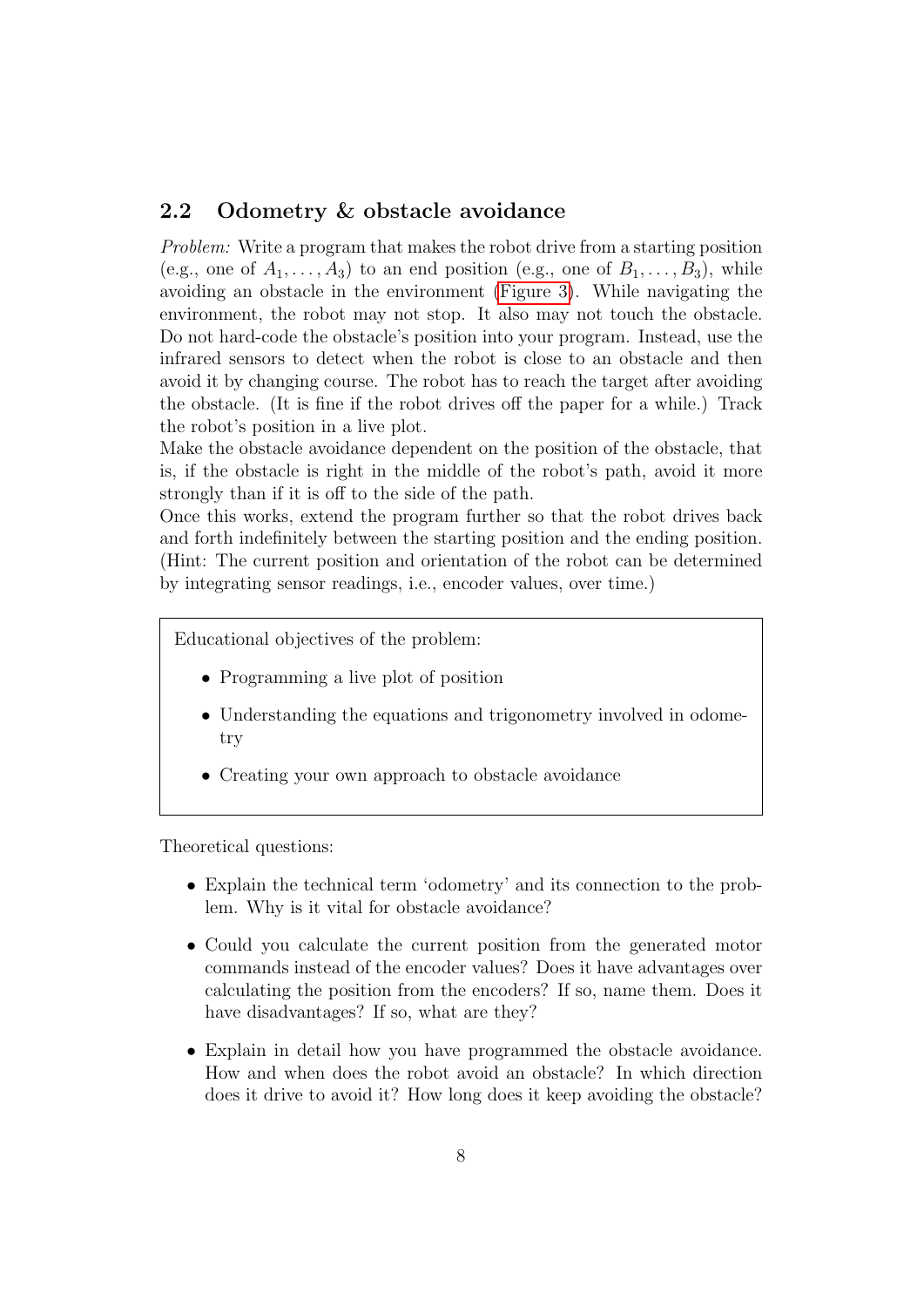- How does your obstacle avoidance depend on the position of the obstacle in the path of the robot?
- Are there other ways of estimating the current position? Name at least one and sketch how it would work. You may assume that you could equip the robot and the environment with sensors.
- Write about what you notice when the robot drives back and forth between the two positions. For how long does it work? If there are any problems, explain how they might come about. Can you think of a way of resolving these issues?

Educational objectives of the theoretical questions:

- Understanding the link between odometry and obstacle avoidance
- Understanding odometry and its limitations
- Thinking about other methods of estimating the current position

### 3 Attractor dynamics

### 3.1 Target approach

Problem: You will now solve the last problem again, but this time, using an attractor dynamics approach.

Write an attractor dynamics that rotates the robot on the spot toward the target. Use a sine dynamics that is defined over the orientation of the robot. Once turning on the spot works, add a constant forward speed to drive the robot to the target while turning.

Educational objectives of the problem:

- Understanding how attractor dynamics can orient the robot toward the target
- Understanding a numerical method for solving dynamics
- Investigating the properties of dynamics as a mechanism for controlling a robot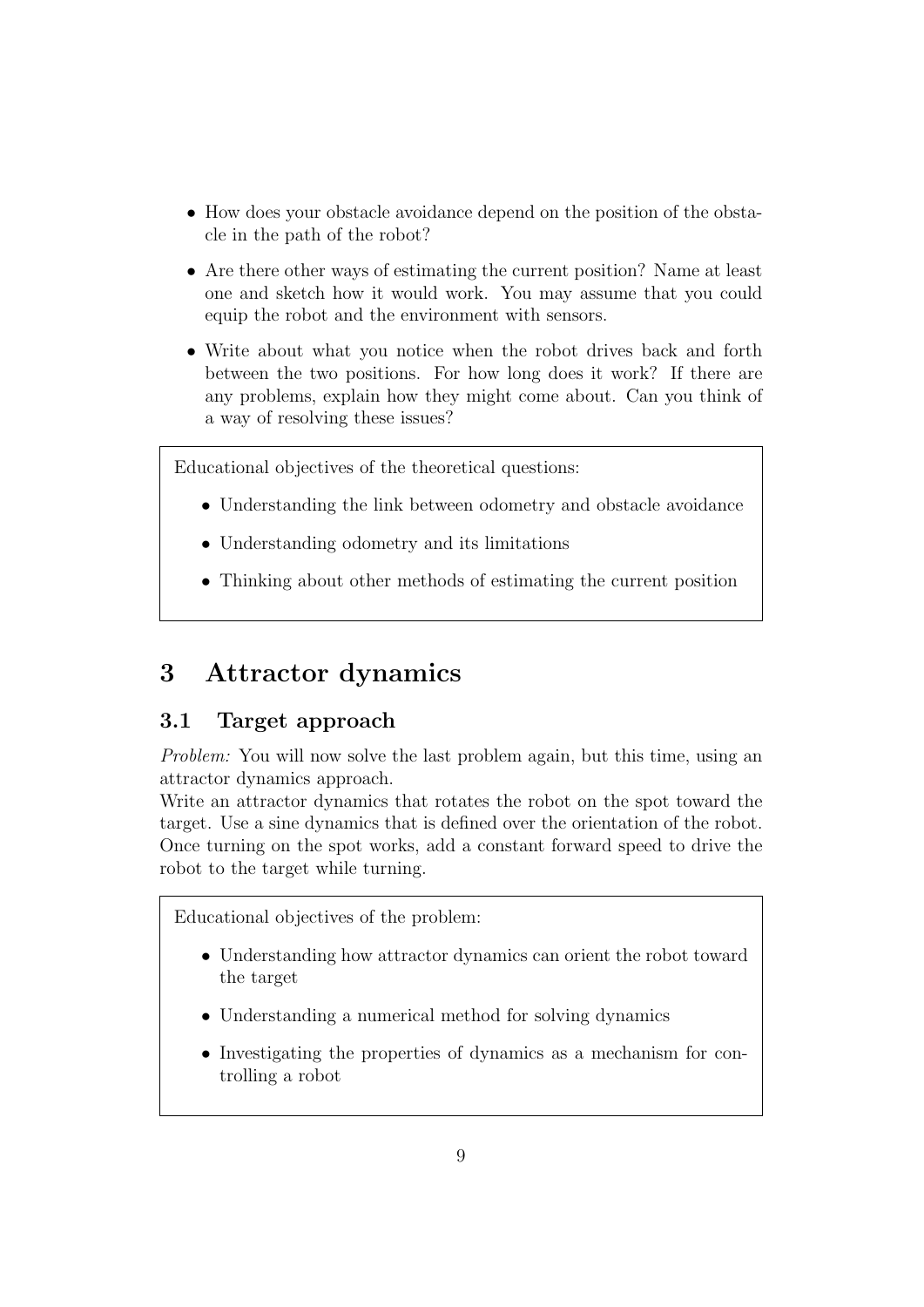Theoretical questions:

- Explain the dynamical system and why it makes the robot turn toward the target. Explain the concepts of attractors and repellors using a plot of this dynamical system. Over which variable is it defined?
- Create at least two different figures (i.e., a phase plot and a plot that shows how the system develops over time) and refer to your figures while explaining. What does each figure mean with respect to the robot?
- Create another phase plot of a dynamical system that shows both an attractor and a repellor and mark them accordingly.
- In which cases does the robot fail to reach its target? Explain how this depends on the chosen parameter values using exemplary plots of the robot's trajectory.

Educational objectives of the theoretical questions:

- Understanding the difference between the time course of a dynamics and the dynamics itself, and how these map to the robot's behavior
- Understanding the importance of parameterization
- Thinking through what makes attractors attractive

### 3.2 Obstacle avoidance

Problem: Extend your program so that the robot can avoid obstacles while it is driving toward the target. The robot should still move forward and turn at the same time. Additionally, it should be repelled from obstacles and avoid them in smooth trajectories. Solve the obstacle avoidance by modifying the dynamical system you have implemented for the last problem.

Hint: Use the force-lets described in the background material for obstacle avoidance. You will need to choose values for various parameters; make sure you understand the equations involved here first.

Educational objectives of the problem: